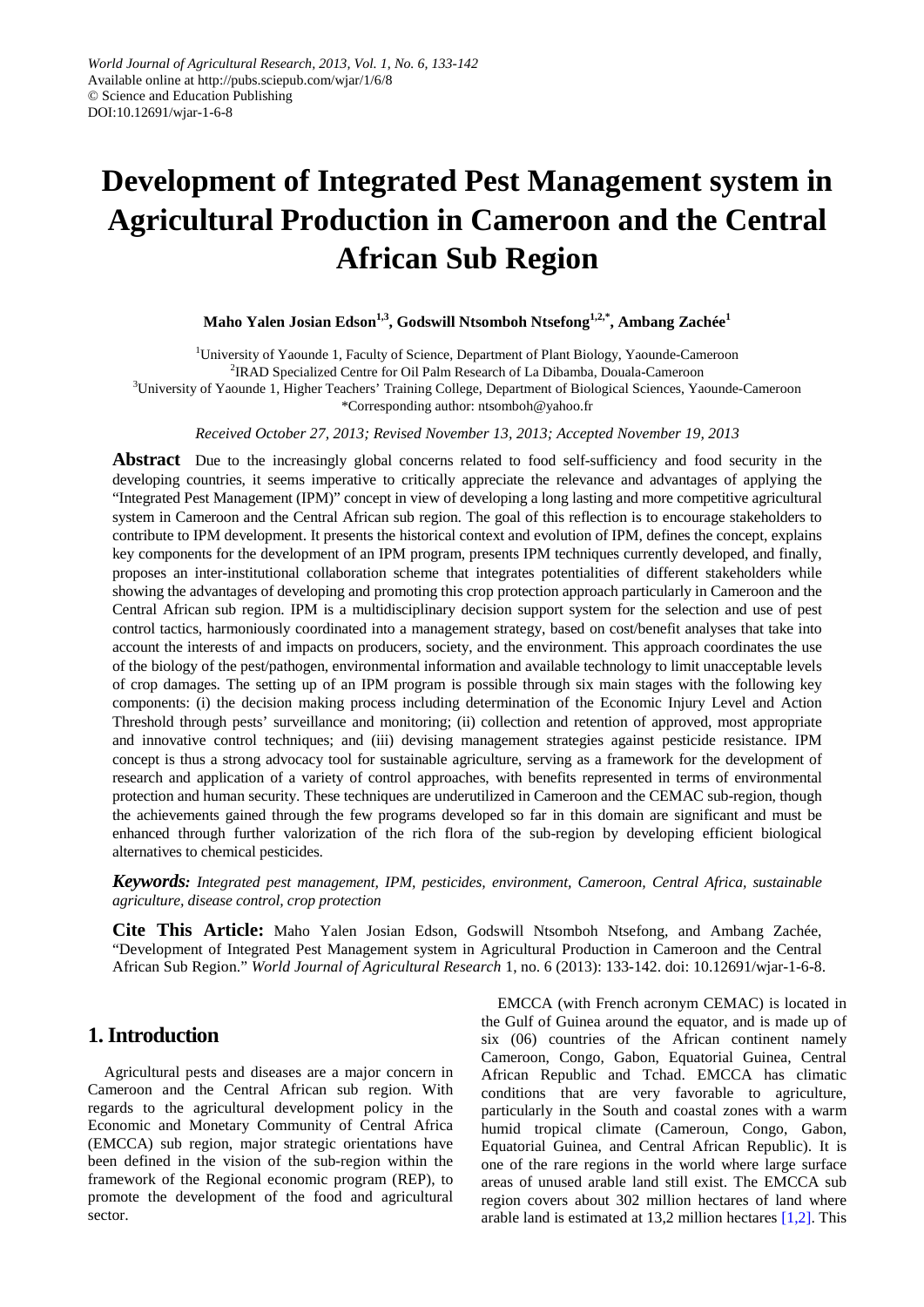region has four (04) climatic seasons in five (05) main agro-ecological zones: the Saharan zone, the sahelian zone, the soudano-sahelian to soudanian zone, the soudanoguinea to guinea zone, and the humid forest zone [\[2,3\].](#page-8-1) The population of EMCCA is estimated at over 42 million inhabitants [\[4\],](#page-8-2) with 64.45% rural constituting the driving force of the sub regional agriculture [\[3,5,6\].](#page-8-3) The highly diversified agricultural potential of EMCCA can be grouped into three sectors notably (i) the subsistence food crops sector destined to local consumption (cassava, yams, *solanum* potatoes, plantains, maize, sorghum, millet, etc.); (ii) the cash crops sector essentially for exportation (coffee, cacao, rubber, banana, oil palm and oil seed production, cotton, tobacco, etc.), to which fruit trees (arboriculture) is today associated; and (iii) the market gardening and fodder legume sector (tomatoes, lettuce, onion, groundnuts, soya bean, etc.) [\[3,7,8\].](#page-8-3) Due to the importance of its natural resources, EMCCA projects to valorize this extremely rich agricultural potential. To attain this objective, EMCCA intends to focus on the modernization of agriculture by mechanization, the development of agricultural inputs (improved seeds, fertilizers, phytosanitary products, etc.), the support of producers and farmers' organizations and on the respect of technical itineraries [\[3\].](#page-8-3)

Agriculture which plays a primary social role in the countries of the sub region remains the main economic sector of EMCCA, after the hydrocarbon sector. Here, agriculture employs about 64 % of the viable force and provides subsistence revenue for a greater part of rural populations. The agricultural sector contributes to about 25% of GNP of the sub region thanks to the export of its products to the international market [\[3\].](#page-8-3) Despite the annual exportation growth rate of about 3.3%, the part of this sector in the global value of exports is dropping over the years e.g. from 24.5% in 1995, the part of agricultural export got to 8.4 % by the end of 2005 [\[2,9\].](#page-8-1) Outstanding elements of this evolution are low agricultural productivity and a high concentration of extracting industries (petroleum and minerals). Moreover, the predominance of non tested cultural practices constitutes one of the main causes of low agricultural productivity in the EMCCA zone. Even though there exist large modern agricultural exploitations in Cameroon and in certain regions of Congo, the EMCCA region is characterized by traditional agricultural systems with a low rate of modernization [\[3,10\].](#page-8-3)

With regards to food security, the under-nourished population of the sub region is about 30%. With reference to the FAO norm of 2400 kcal intake per person per day, EMCCA presents a nutritional deficit of about 206 kcal. Besides, the annual population growth rate (about 2.5%) of the sub region is greater than that of agricultural supply estimated at 2% [\[4,10\],](#page-8-2) making most EMCCA countries to be net importers  $[2,10]$ . To guarantee production, the use of phytosanitary products is systematic in some cases, in a context where norms and good practices in the use of pesticides are unknown or less applied by the majority. This potentially compromises the future of the sector, particularly relative to the competitiveness of agricultural products from EMCCA [\[2,9\].](#page-8-1)

In the EMCCA zone, Cameroon is the only country capable of appreciably supplying the local and external markets with most of the highly consumed and exported tropical products. In 2003, of the main agricultural products exported by EMCCA countries to the European Union, Cameroon alone contributed 89.47 % [\[2,3,10\].](#page-8-1) However, in spite of its great potential in the rural sector, Cameroon remains shock-sensitive to external pressures and continues to incur high expenses notably for the import of certain food products. To avert this situation, the Government of Cameroon is concerned with the modernization of production in order to assure local food security and self-sufficiency, to supply the processing industry, encourage local consumption and create a local market for the products of exportation crop sector and finally, to develop exports toward the international markets. The major projects for the modernization of the production sector are the improvement of the institutional framework and rural livelihoods, the sustainable management of natural resources in favor of a sustainable and rational development of the environment, the development of plant production by the promotion of medium and large exploitations, targeted and privileged state's support of farmers' organizations for access at reasonable prices to agricultural inputs, agricultural credits, and the promotion of Cameroonian agricultural products on the foreign markets as well as the development of related sectors. These actions towards development of plant production are aimed at improving the sanitary coverage of the farm, its regeneration and the extension of cultivated surface areas [\[11\].](#page-8-4)

However, this strong wave of agricultural revolution both at the national and sub regional level carries along risks that threaten the health of the populations, the environment and the quality of agricultural products, if efficient strategies are not developed in parallel relative to food security, environmental protection and the development of sustainable agriculture by a better mastery of the constraints linked to the use of inputs like pesticides.

Meanwhile, the use of phytosanitary products is constantly on a rise worldwide. Their residues are found on treated fruits and vegetables and even in the interior air of houses. The persistence of pesticide residues in foods and in the environment results in the poisoning of about 3 million people worldwide each year, provoking chronic illnesses and deaths. According to the WHO, between 20.000 and 200.000 accidental deaths are caused by pesticides every year in the world, with a majority in the developing countries where about 30% of the commercialized pesticides are not in conformity with international quality norms [\[12\].](#page-8-5) Moreover, the contamination of ecosystems by these substances enhances the reduction of biodiversity [\[13\].](#page-8-6) The application of increasingly small quantities of these active substances imposes constraints concerning preparation and accessibility to adapted treatment materials by users especially in the developing countries [\[14\].](#page-8-7) In Cameroon, pesticides are the major input used in agricultural production. In the southern part of the country for instance, 51% of farms are sprayed with pesticides, although the users (peasants) don't have sufficient knowledge on the good agricultural practices concerning their use. At the level of these producers, the cost remains high, and these products are rare from time to tim[e \[15\].](#page-8-8)

In addition, expired pesticides' management and the damaging effects of persistent chemical residues are also environmental concerns of global importance [\[7\],](#page-8-9) as some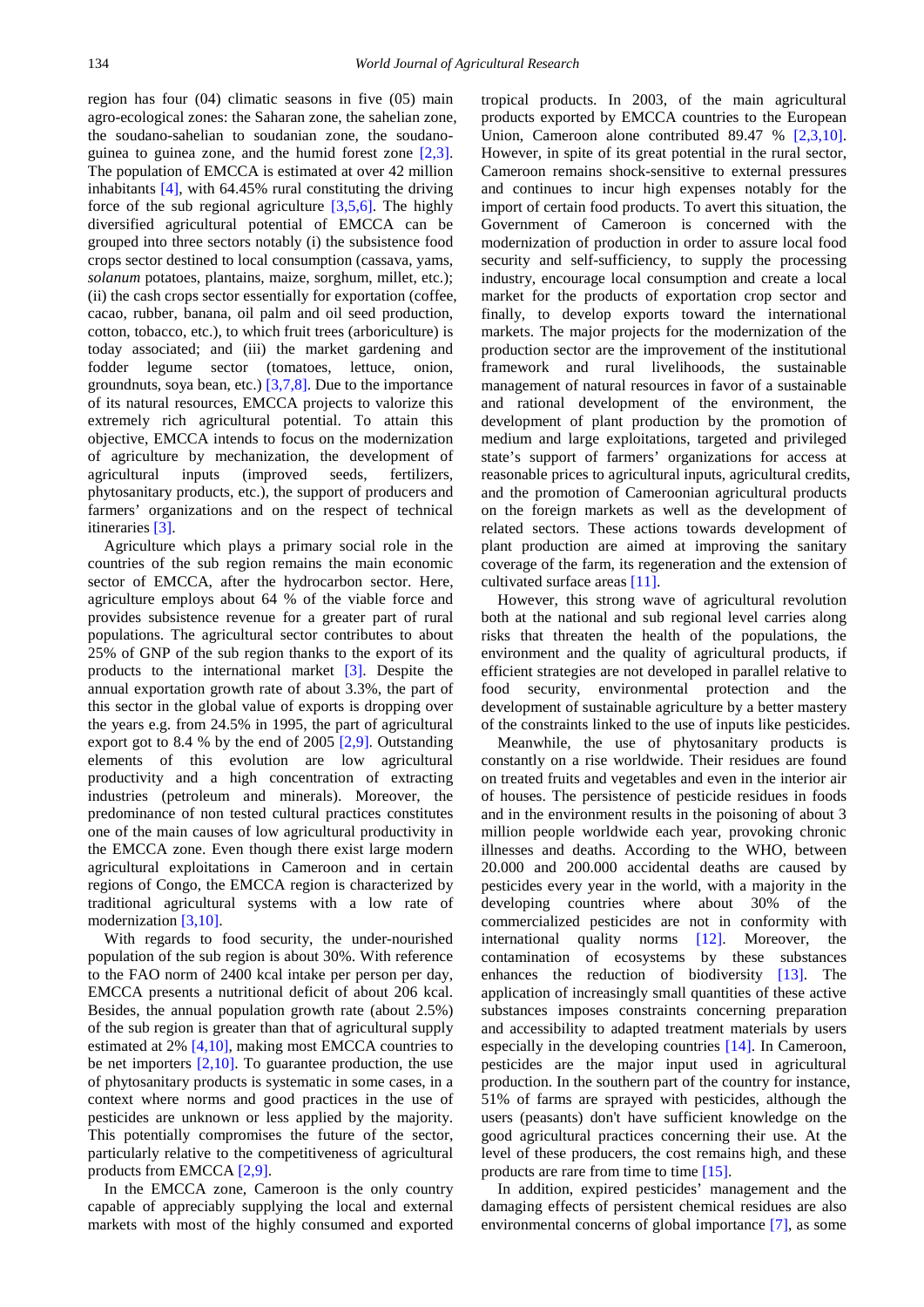modern chemicals are also broad spectrum and can cause problems if wrongly used. The synthetic pyrethroids used in pest control, for example, break down rapidly and have little residual effect in the tropics, but they are broad spectrum and repeated use can damage natural enemy populations [\[16\].](#page-8-10) With regards to the threat of an environmental disaster due to agricultural inputs (pesticides) and considering the importance of these chemical products in agricultural production, major stakeholders in the sector of chemical security management promote the use of less polluting and surer technologies [\[17\].](#page-8-11) In this light, there is the need for solutions that guarantee qualitative and quantitative improvement of agricultural production in EMCCA. According to FAO, the leading organization in matters of pesticides regulation and management notably the elimination of obsolete pesticide stocks in the developing countries [\[18\],](#page-8-12) "integrated management is the most acceptable means of managing pesticides' threat in agriculture" [\[17\].](#page-8-11)

The present reflection is an advocacy for the valorization and adoption of reasonable cultural practices through the promotion of "Integrated Pest Management" (IPM) in the protection of crops against pests and diseases in Cameroon and the Central Africa sub region. The goal is to encourage stakeholders to become interested, adopt and invest in the development of integrated crop protection in order to assure self-sufficiency and food security, and to supply the processing industry and the international market with better quality products.

# **2. The IPM Concept**

## **2.1. Origin and Evolution of the IPM Concept**

Before World War II and the generalized use of organosynthetic chemical products in agriculture, problems of pests had generally been managed using cultural practices and information on the life cycles and biology of the pests. The development and use of the organo-synthetic chemical products have oriented the management of pests toward the adoption of chemical control. By the end of the 1950s and at the beginning of the 1960s, the increased level of chemical resistance of insect populations and the damages caused by pesticides on non targeted organisms became a major preoccupation. This led entomologists to develop and encourage the concept of integrated control. In fact, the "Integrated Control" concept was created by a group of entomologists directed by V. Stern at the end of the 1950s in the University of California, Riverside. This concept was based on the selective use of chemical products in the protection system, excluding the role of natural enemies found in the ecosystem. Contrary to entomology, phytopathology since its beginnings, undertakes control against plant pests in association (or while integrating) various traditional control strategies, notably crop rotation, the use of seeds exempt of pathogenic organisms and genetic resistance of hosts. Thus, the term Integrated Pest (population) Management (IPM), initially confined to entomology and in pests' control became current in the literature of phytopathologists since the year 1975 [\[19\]](#page-8-13) and began to arouse interest. From the original "Integrated Control"

concept in the 1959s was born the modern "Integrated Pest Management" (IPM) concept that has today evolved to "Integrated Crop Management, Resource Management, and Sustainable Agriculture" in a globalizing systemic approach that goes beyond the examination of pests, to lay emphasis also on the examination of the other components of the ecosystem [\[20\].](#page-8-14)

Much of the current understanding of the principles of IPM developed from work on tropical crops. As early as 1962, it was recognized that insecticides were causing pest attacks in oil palms, by upsetting the ecological balance between the pest and its natural enemies. In "Pests of oil palms in Malaysia and their control" [\[16\],](#page-8-10) the authors enunciated the principles of what was then known as integrated pest control, explaining the reasons for pest outbreaks, methods of monitoring pest populations and ways of controlling pests without disruption of the natural balance in the agro-ecosystem.

## **2.2. Definitions of the IPM Concept**

IPM is a multidisciplinary decision support system for the selection and use of pest control tactics, singly or harmoniously coordinated into a management strategy, based on cost/benefit analyses that take into account the interests of and impacts on producers, society, and the environment [\[21,22\].](#page-8-15) In his article titled "Integrated pest management: Historical Perspectives and Contemporary Developments", Kogan [\[21\]](#page-8-15) detailed the components of the acronym "IPM" as considered at the time of its inception in the scientific and public nomenclature as follows: "Integration", which translates the harmonious use of several methods to control the impact of one or several pests; "Pests" which corresponds to all organisms that are harmful to humans, including animals, pathogens and weeds, invertebrates and vertebrates; "Management" which refers to a set of rules or decisions based on ecological principles, as well as economic and social considerations.

With regard to pest in particular, Smith and Reynolds [\[16\]](#page-8-10) proposed an ecologically based classification according to which:

(i) Key pests are perennially occurring, and would cause severe damage in the absence of control measures. These are pests for which the limitation by natural enemies is generally inadequate.

(ii) Occasional pests may cause sporadic economic damage, if the usually good environmental control, including biological control, is disrupted.

(iii) Induced or potential pests cause no significant damage under current conditions, but have the potential to do so if environmental controls were disrupted by changes in agricultural practice (usually the application of an insecticide).

In summary, the following definition can thus be given to the "Integrated Pest Management (IPM)" concept in agriculture: IPM is a protective system against the diseases and pests of crops that, taking into account the direct relation between the dynamics of the population of the parasite and the environment, uses all techniques and suitable methods in the most possible compatible manner to maintain the size of the populations at a level below the threshold of important economic damages [\[23\].](#page-8-16) IPM thus coordinates the use of the biology of the pest or the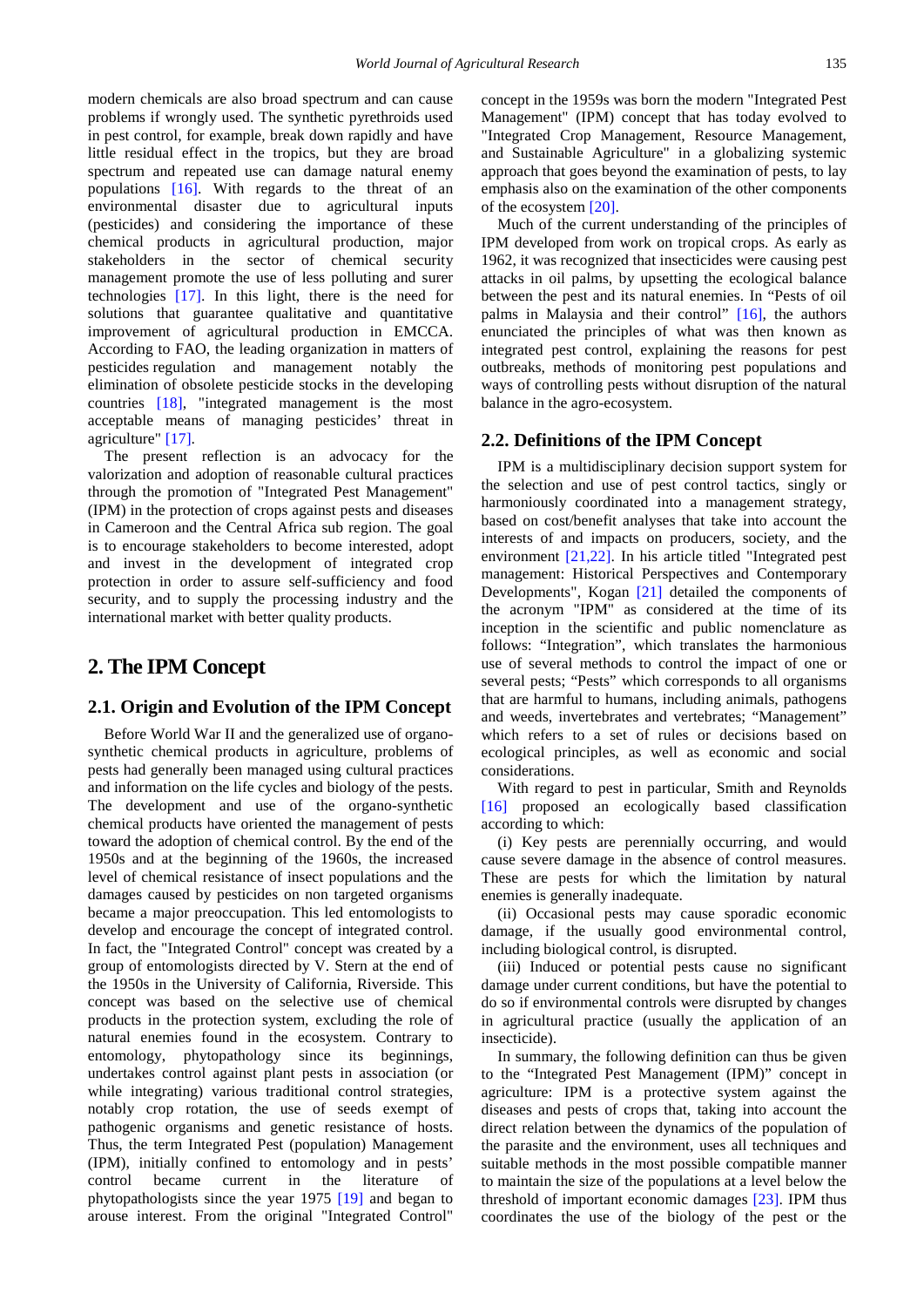pathogen, environmental information and the available technology to limit unacceptable levels of damages due to pests, by the most economic means, while presenting the least possible risk on people, goods, resources and the environment.

# **3. Development of an IPM Program**

## **3.1. Main Stages in the Development of an IPM Program**

It is recommended that wherever possible, growers should use integrated pest management (IPM) systems which involve the encouragement of biological control of pests, the adoption of agronomic methods that minimize the risk of pest outbreaks and, if pesticide application is unavoidable, the use of selective chemicals and application methods with minimal side-effect[s \[16\].](#page-8-10)

The setting up of an integrated control program is possible through the following stage[s \[20\]:](#page-8-14)

- The mastery of the pest or pathogen through studies on their biology as well as problems that they cause on the plants in a given ecosystem;
- The development of a control or monitoring system for the problems identified;
- The mastery of the crop through studies on its biology, production and economic aspects;
- The development of a decision making procedure in view of initiating the control measures by a description of the critical situation of the farm or a schematic description of the state of damages not to be attained in the corresponding farm situation;
- The selection and assessment of all available control methods for the case at hand (cultural practices, biological, chemical, etc.) and the identification of the point or the stage of the cycle at which the pest or pathogen is more sensitive to the tested control measures;
- The exploitation of results obtained to formulate a control strategy against the targeted pest or pathogen in the form of a global program.

## **3.2. Key Components in the Development of an IPM Program**

#### **3.2.1. The Decision Making Process**



The Economic Injury Level (EIL) and Action threshold (AT) are two important notions of an integrated control program [\(Figure 1\)](#page-3-0) [\[24\].](#page-8-17) The EIL is the boundary value of the size of the pest population or of the economically acceptable level of the disease. It corresponds to the population size beyond which the crop begins to incur damages of economic importance. Meanwhile, the AT corresponds to the population size or the level of infestation of the crop cultures that justifies a treatment to avoid that the parasite population reach a size susceptible to cause economic damages. In an integrated protection program, the action threshold is a tool of the decision making process that precedes all control actions.

#### **3.2.1.1. Pests Surveillance and Monitoring Techniques**

As an example in the entomological approach of control against aerial pests, pheromones and colored traps with or without food decoys are used to attract, capture and evaluate the variations of the pest populations in the field. In the case of terrestrial pests, soils are sampled and suitable traps like the pitfall trap are used.

#### **3.2.1.2. Case Study of the Decision Making Process**

In practice, if responses are to be based on pest numbers, then a regular monitoring system must be in place. Pest numbers may be counted directly, or an assessment of damage may be made. Most systems involve at least two stages: a superficial inspection for signs of pest incidence known as the 'detection' stage, and a more detailed assessment where such signs are found, the 'enumeration' stage. Mariau cit. [\[16\],](#page-8-10) gave a more general review of census systems in various parts of the world, together with a list of advice notes on pests published in *Oléagineux* between 1967 and 1994.

The action level for a pest may depend on the weather e.g. the leaf miner *Coelaenomenodera lameensis* multiplies more slowly during drought, so the action level can be higher. *C. lameensis*, is a serious pest of the oil palm in West and Central Africa. This beetle is found on oil palms and, to a lesser extent, on coconut and *Borassus* palms throughout West and Central Africa. Serious attacks, causing widespread defoliation, have been reported from Ghana, Benin, the western part of Nigeria, Ivory Coast and West Cameroon. As an illustration of the decision making procedure towards control of this pest, a census method was developed in the Ivory Coast by Mariau and Bescombes, which involves counting of adults and larvae on a leaf in the lower part of the canopy, with small and large larvae, nymphs and adults being recorded separately. The palms selected for counting are changed at each census round. Counting is done every 3 months when the number of larvae is below 10 and of adults below 1; monthly when the numbers are 10-20 and 1-3, and weekly if more than 20 and 3, respectively. When the latter stage is reached treatment is considered necessar[y \[16\].](#page-8-10)

In sum, the decision making process in the development of an IPM program is subtended by a prior evaluation of the crop and pest in view of determining the pest infestation threshold necessary for a strategic intervention.

#### **3.2.2. Collection of Approved Control Techniques**

After the decision making stage, the following techniques may be assessed and used in the second phase of the IPM program development.

<span id="page-3-0"></span>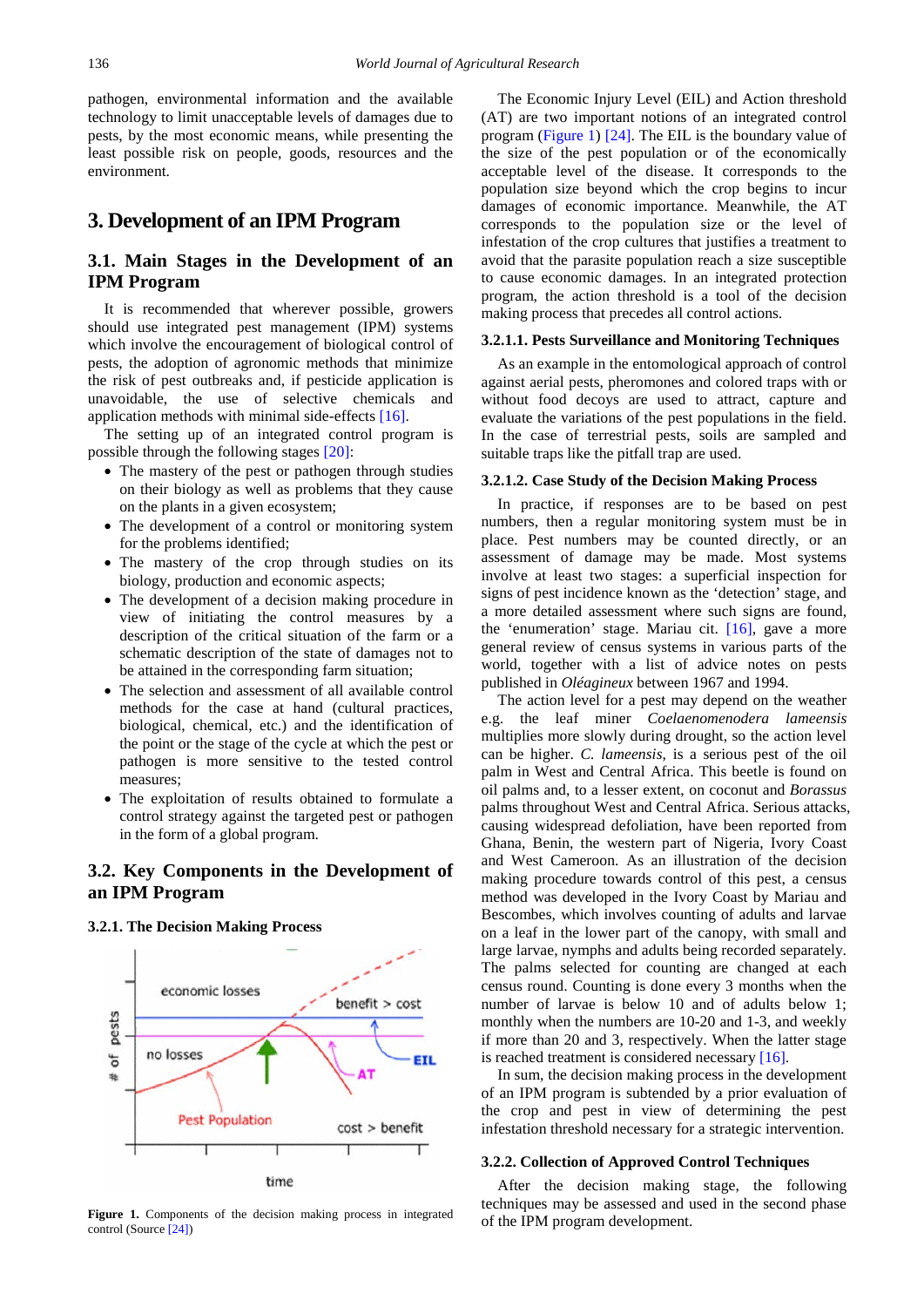#### **3.2.2.1. Some integrated control methods used in crop protection**

There exists a variety of techniques currently utilized in integrated crop protection. They include host resistance, modified agronomic practices, reduced pesticide use, biorationales, predators, insect pathogenic bacteria, insect pathogenic fungi, insect pathogenic nematodes, parasitoids, etc.

Control by agronomic practices includes crop rotation, slash and burn, deep ploughing, the alternation of irrigation techniques in the farms, etc.

Meanwhile Genetic control involves the use of resistant varieties, the use of transgenic plants (e.g. tobacco and maize have been transformed genetically in order to produce the toxins of *Bacillus thuringiensis* in the control against the Lepidoptera). Moreover, the transgenic cultivars with insecticidal properties have been developed against the caterpillars or larvae of some pest.

In addition, Physical (and Chemical) barriers such as nets are used around the farm plots as screens preventing the invasion of pests. Attractive colors or insecticides are sometimes associated. Insect traps with colorful adhesive bands are also used as means of control in "in door" farms.

On its part, Biological control uses nematodes, bacteria and entomopathogenic fungi, and parasitoids. Biological control also involves the use of insect predators as well as the Sterile Insect Technique (IST) which is a system of lethal dominance or a form of "birth limitation" that causes the production of sterile eggs by the wild females, leading to reduction of the population of insects following the spray of sterile insects produced industrially. Bioinsecticides (preparations of parasitic fungi or insect viruses, or *Bacillus thuringiensis*) can also be effective [\[16,25,26,27\].](#page-8-10)

Symbiotic control is a newly introduced technique based on the improvement of beneficial insects, the induction of cytoplasmic incompatibility, and the modification of the symbions.

Chemical control is the last recourse that should be used in case of emergency. Selectivity can be achieved not only by choice of chemical, but also by the timing and method of application. Knowledge of the pest life cycle may allow application to be timed to a stage when the maximum kill can be achieved, while sparing natural enemies. For example, with the oil palm pest, *C. lameensis*, spraying may be most effective against adults; larvae in galleries within the leaf lamina are protected from contact pesticides [\[16\].](#page-8-10) Efforts are thus needed for: a maximal reduction of the use of pesticides, innovations in the pesticides application techniques, and for bio-rational pesticide development.

From the evaluation of all available techniques in the second phase of IPM program development, the most appropriate and innovative techniques are retained for the case at hand. Studies could equally be undertaken in order to devise possible combinations of efficient and compatible techniques to constitute the integrated pest management program.

#### **3.2.3. Devising Management Strategies Against Pesticides Resistance**

In the next step of IPM program development, programs to manage the resistance of pests against pesticides (integrated resistance management (IPM-IRM programs) are developed to guarantee the durability of integrated protection programs being developed. These strategies aim: to reduce the use of pesticides as much as possible by integrated control techniques; delaying resistance development by rotating different active ingredient groups and restricting their use to certain periods of the year; and not using mixtures of insecticides for controlling pests (e.g. *Bacillus thuringiensis* and synthetic pyrethroids) [\[28\];](#page-8-18) to coordinate the use of insecticides; and to assure the monitoring and assessment of the resistance. Using broad spectrum pesticides in a random manner may cause pests, diseases and weeds to rapidly develop resistance.

## **3.3. Overview of IPMs in the Cameroonian and EMCCA Context**

IPM practitioners in Cameroon have over time used indigenous knowledge systems in the control of pests. Since the 1990s initiatives towards the development of integrated crops protection against pests and diseases are a major preoccupation of agricultural R&D institutions in Cameroon and the EMCCA sub-region.

At the level of research, IITA constantly initiates IPM programs against pests and diseases, particularly against ACMV, through the development of resistant varieties, biocontrol with natural enemies of pathogenic organisms like those of white fly (*Bemisia tabaci*), introduction of the parasitoïd *Fopuis arisans* against the fruit fly (*Bactrocera invadens*), the improvement of the habitat of the predators of mites (*Typhlodromalus aripo*), the use of entomopathogenic fungi against aphids, initiation of biological control methods against cocao pests, cassava mealybug, and banana weavils [\[29\].](#page-8-19) Worth noting are the numerous endeavors undertaken by the Institute of Agricultural Research for Development (IRAD) of Cameroon in collaboration with partners such as CIRAD on the use of *Trichoderma spp.* in the biological control of cacao brown rot caused by *Phytophtora infestans*, as well as the use of endophytes in crops protection [\[30,31,32\].](#page-8-20) Moreover, research efforts in universities and other institutions have led to studies on biopesticides of plant origin such as tropical plant extracts (neem plant, *Thevethia peruviana*), crop pests' biodiversity and ecology, etc.  $[33,34,35,36,37]$  as well as the use of essential oils as bio-pesticides [\[38,39,40,41\].](#page-9-0)

From a field extension perspective, indigenous knowledge systems on plant protection have been exploited by the Ecologically Sustainable Cassava Plant Protection (ESCaPP) program which sponsored a nationwide extensive diagnostic survey of cassava production constraints in Cameroon in 1994. These knowledge systems include seed treatment, treatment on the field during crop growth, or during post-harvest. Farmers and extension workers select their planting materials from disease-free plants and equally use host-plant resistance.

During the life cycle of the crop, rodents are a problem. Thus fences may be built to protect the crop, or chemical baits may be used where there are no cattle. Cultural practices are used in pest control directly when the pest is physically removed from the farm or indirectly by creating unfavorable conditions for the pest to thrive in. The direct methods include hand picking, weeding, trapping, hunting, and fencing. Indirect methods involve many agronomic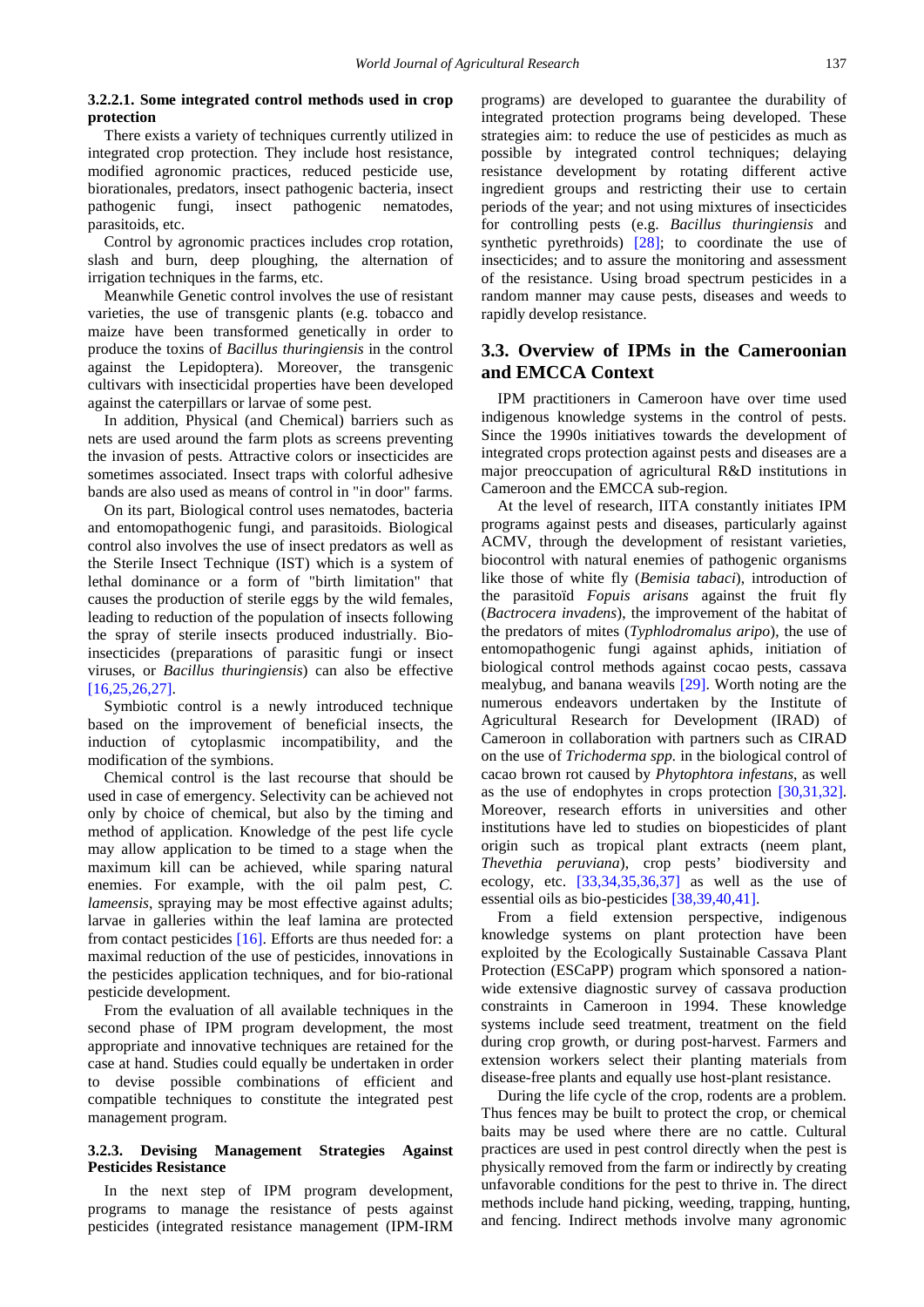practices like intercropping, rotations, timing of planting and harvesting, and good seedbed preparation. These practices which vary with the culture of the people have been handed down from generation to generation without proper documentation [\[42\].](#page-9-1) Other traditional products used by the farmers are based on Indian hemp (*Cannabis sativa*) against food crop pests. Moreover, plants as *Guibourtia tessmannii* (local name: *Essingang*) and *Erythrophleum ivorense* (local name: *Elon*) are regularly used in some villages to deal with witches (*Essingang*) and as poison (*Elon*). Farmers also test the effectiveness of such local products against cocoa pests. The tree extracts are used either alone or mixed with the pesticides previously used to control cocoa pest[s \[15\].](#page-8-8)

In most cases of application of modern control techniques against crop pest in Cameroon and the subregion, the use of resistant varieties coupled with spraying of pesticides is the most used approach. However, few integrated pest management programs are beginning to be implemented in the sub-region with diverse outputs. During the last two decades, PRASAC started an insecticide promotion program named "*Lutte Étagée Ciblée*" (LEC) in Cameroon, Tchad and Central African Republic in partnership with cotton production industries in these countries. In fact, LEC, a protection program against cotton pests, was developed [\[43\]](#page-9-2) and promoted for the first time in the northern region of Cameroon by SODECOTON at the beginning of the 1990s. It is based on two protection "stairs" (étages) or phases: i) the first phase consists in following the classical treatment calendar i.e. spaying insecticide every 14 days from the date of floral budding, but the difference here is that the insecticide dose usually applied is reduced by half; ii) the second phase consists of adding the half dose of the first phase thereby applying a full dose of treatment when observations the day before treatment reveal that the pests population has exceeded the economic injury levels. In a nut's shell, the LEC technique helps to reduce by half the usual doses of insecticides applied, if damages do not exceed the economic injury thresholds. Good performance of the technique was observed in Tchad and Central African Republic in experimental conditions. However, the LEC technique has been progressively abandoned due to poor pests' counting conditions, little economic gain brought about by the technique, bottlenecks in the management of the technique, and the coexistence of several crop protection programmes in the same environmen[t \[43,44\].](#page-9-2)

More recently, the Sustainable Tree Crops Program (STCP) has enhanced the promotion of integrated control techniques at the level of peasant farmers against cocoa pests based on Farmer Field School (FFS) Training on Integrated Pest Management in the humid forest region of Cameroon. This concept which reflects a paradigm shift in extension work has been promoted in recent years by a number of development agencies, including the World Bank as a more effective approach to extend sciencebased knowledge and practices. It is a participatory approach of diffusing new science based knowledge and information to farmers [\[15,45,46\].](#page-8-8) This STCP tests the FFS in integrated pest management through pilot projects in Cameroon, utilizing participatory methods to help farmers develop their analytical skills, critical thinking, and creativity, and help them learn to make better

decisions [\[45\].](#page-9-3) This FFS has provided farmers with new skills and knowledge on cocoa ICPM, especially on pruning of cocoa trees, shade management, phyto-sanitary harvesting, spraying methods and fermentation. It encourages experimentation, observation and decisionmaking. The STCP cocoa ICPM-FFS concentrates more on cultural practices (e.g. pruning, shade management, phytosanitary harvesting and disease management). Knowledge transmitted to farmers by the STCP program was related to four broad areas covered in FFS: rational pesticide use for pest and disease management and improved farmers' knowledge of diseases and pests, cacao physiology, and post-harvest operations. Learning occurs through three types of activities: i) Discovery learning exercises which allows farmers to develop an understanding of concepts and principles related to the topic as well as skills or practices, while field activities focus solely on teaching skills or practices; ii) Through conducting agro-ecosystem analysis (AESA), FFS participants learn how to make close observations on farm conditions and to analyze the interactions between the cocoa trees and other biotic and abiotic factors coexisting in the field; iii) The group learning process, and specifically group dynamic exercises, are designed to increase farmers' communication skills, self-confidence and encourage team building [\[46\].](#page-9-4) Meanwhile, cooperation between research and development institutions has led IITA and IRAD Cameroun, within the framework of an initiative supported by FIDA and SDC, to take actions towards reducing African root and tuber bugs on farms.

Some IPM techniques developed in Cameroon are summarized in Table I. They are an illustration that IPM techniques are currently applied in Cameroun and the ECCMA sub-regional agricultural systems. However, given the necessary investment on research and extension activities, these techniques are underutilized. But the achievements gained through the few programs developed so far in this domain are significant and must be enhanced in view of extending this to the entire sub regional community. In addition, the rich flora of the sub-region must be further valorized in the development of effective and efficient biological alternatives of chemical pesticides.

The delay noted in the popularization of the IPMs has revealed many limitations for which lessons should be drawn to consider new strategic development and promotion of integrated approaches in order to promote the effective takeoff of the agro-industry sector in the EMCCA region. Amongst the limitations are:

- the lack of a strategy and structure for the coordination of actions taken by the various players thereby reducing the effectiveness of ongoing initiatives;
- the lack of infrastructure and appropriate equipment especially in the application of cutting edge techniques of the domain;
- the lack of staff capacity-building programs within organizations;
- lack of knowledge of the current regulations in the field of pesticides use in crop protection and in experimentation settings;
- low development of the applications of the IPMs in the fight against crop diseases, weeds, and nematodes;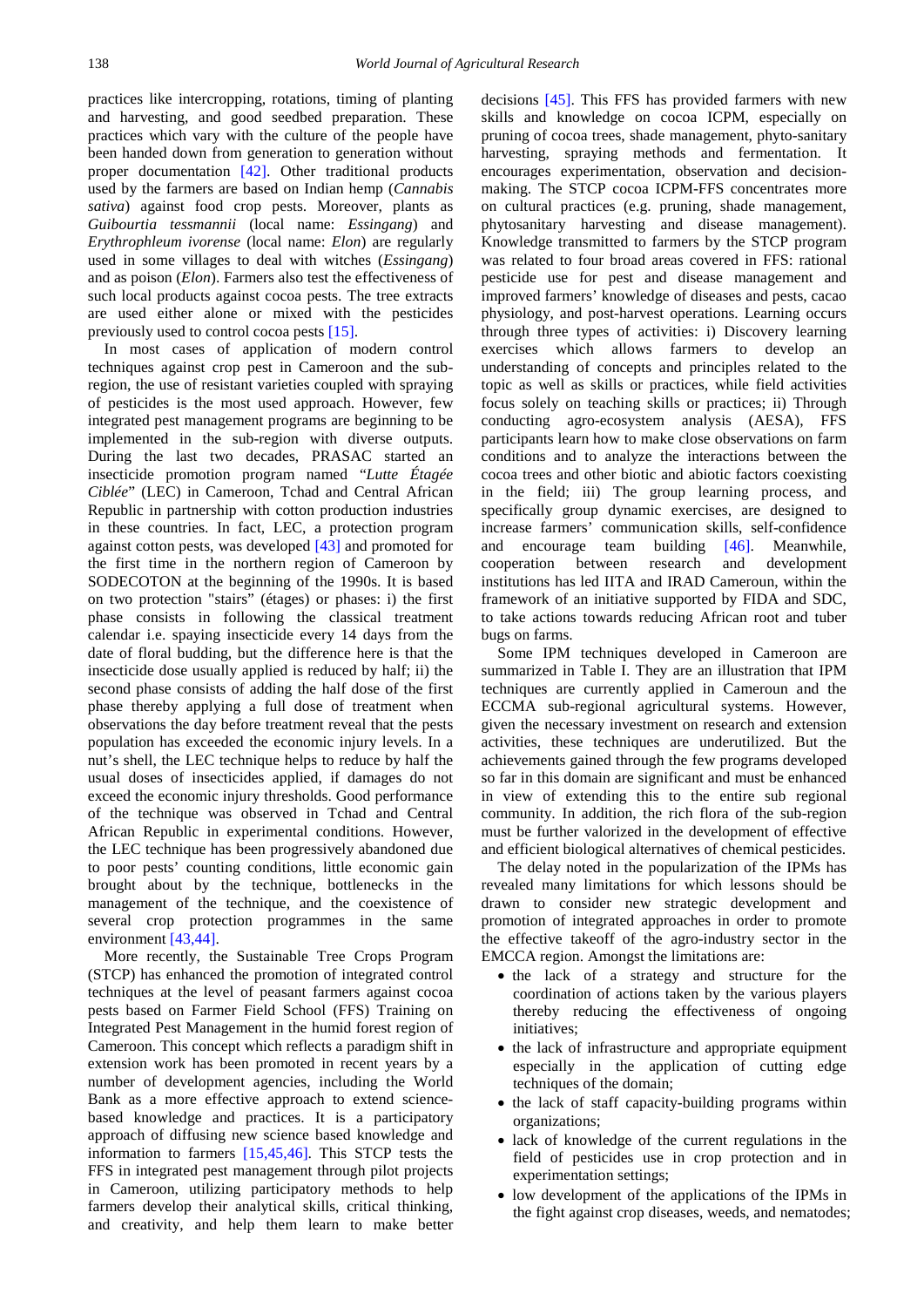- ignorance and the underutilization of the principles of integrated control in production systems;
- the absence of well framed permanent mechanisms and exchange between the players in this field.

| Table 1. Some IPM techniques developed in Cameroon |                                                                                                                                                                                                                                                                                                                         |                                                                                                |                                                                                                            |                                               |  |  |
|----------------------------------------------------|-------------------------------------------------------------------------------------------------------------------------------------------------------------------------------------------------------------------------------------------------------------------------------------------------------------------------|------------------------------------------------------------------------------------------------|------------------------------------------------------------------------------------------------------------|-----------------------------------------------|--|--|
|                                                    | <b>Techniques used</b>                                                                                                                                                                                                                                                                                                  | <b>Host Plants tested</b>                                                                      | Pest/disease controlled                                                                                    | Authors and year                              |  |  |
| Chemical protection                                | Pesticides spray (Insecticides and fungicide)                                                                                                                                                                                                                                                                           | Vegetable<br>(Amaranth,<br>Cabbage, Sweet and hot<br>pepper, Onion, Eggplant,<br>Tomato, Okra) |                                                                                                            | Abang et al., 2013                            |  |  |
|                                                    | Spray of pesticides                                                                                                                                                                                                                                                                                                     | Sorghum                                                                                        | Stem borer (Sesamia cretica)                                                                               | Aboubakary et al., 2008                       |  |  |
|                                                    | Spray with fungicide (Ridomil)                                                                                                                                                                                                                                                                                          | Cacao                                                                                          | Black spot disease                                                                                         | Sonwa et al. 2008;<br>Deberdt et al., 2008    |  |  |
|                                                    | <b>Biopesticides</b> (botanical protection)                                                                                                                                                                                                                                                                             |                                                                                                |                                                                                                            |                                               |  |  |
|                                                    | Neem extract                                                                                                                                                                                                                                                                                                            | Sorghum                                                                                        | Stem borer (Sesamia<br>cretica)                                                                            | Aboubakary et al., 2008                       |  |  |
|                                                    | Essential oils from Xylopia aethiopica (Dunal),<br>Annona senegalensis Pers., Hyptis spicigera L.<br>and Lippia rugosa L. of Cameroon                                                                                                                                                                                   | Zea mais                                                                                       | Maize weevil: Sitophilus<br>zeamais Motsch.                                                                | Ngamo et al., 2007<br>Noudjou et al., 2007    |  |  |
|                                                    | Crude extract of Thevetia peruviana                                                                                                                                                                                                                                                                                     | Groundnut<br>(Arachis<br>hypogaea L.)                                                          | of<br>Leaf<br>disease<br>spot<br>groundnut<br>caused<br>by<br>Cercospora sp.                               | Ambang et al., 2007                           |  |  |
|                                                    | Seeds extract of Thevetia peruviana                                                                                                                                                                                                                                                                                     | Cacao                                                                                          | Black pod disease caused by<br>Phytophthora megakarya                                                      | Ambang et al., 2010                           |  |  |
| Cultural techniques                                | Rational pesticide use (spraying based on<br>observation, choosing the correct sprayer nozzle,<br>correct use and maintenance of sprayers,<br>protection during spraying and pesticide<br>selectivity)<br>Cultural practices: pruning, shade management,<br>phytosanitary<br>harvesting<br>disease<br>and<br>management | Cocoa<br>(Theobroma cacao)                                                                     | Black pod disease and mirid                                                                                | Soniia, 2007                                  |  |  |
|                                                    | Spray of Trichoderma asperellum suspension                                                                                                                                                                                                                                                                              | Cacao                                                                                          | Black pod disease of cacao                                                                                 | Tondje et al., 2007                           |  |  |
| <b>Biological control</b>                          | Essential oil of Xylopia aethiopica Dunal, Lippia<br>rugosa and Vepris heterophylla                                                                                                                                                                                                                                     | Cereal                                                                                         | Weevils Sitophilus zeamais<br>and S. oryzae<br>Tribolium castaneum                                         | Ngamo et al., 2007                            |  |  |
|                                                    | Essential Oils from Cymbopogon citratus,<br>Ocimum gratissimum and Thymus vulgaris as<br><b>Seed Treatments</b>                                                                                                                                                                                                         | Rice (Oryza sativa L.)                                                                         | Seed-borne Fungi:<br>Alternaria<br>padwickii,<br><b>Bipolaris</b><br>oryzae<br>and<br>Fusarium moniliforme | Nguefack et al., 2008                         |  |  |
| approach<br><b>Combination of IPM</b>              | Monitoring + chemical control: Observation of<br>the variation of pests abundance in the farm<br>Pesticide spray: Cypercal P720 EC (120 + 600<br>g/l of cyperméthrine + profenofos)                                                                                                                                     | Cotton (gossypium)                                                                             | Chenilles<br>carpophages<br>(Helicoverpa<br>armigera,<br>Diparopsis watersi & Earias<br>spp.)              | Nibouche et al., 2003<br>Deguine et al., 1993 |  |  |
|                                                    | Chemical control + biological control:<br>Spray with fungicide Ridomil<br>Spray with suppression of Trichoderma<br>asperellum                                                                                                                                                                                           | Cacao                                                                                          | Black<br>disease<br>pod<br>(Phytophthora megakarya)                                                        | Deberdt et al., 2008                          |  |  |
|                                                    | Chemical control + biological control:<br>Spray of fungicides<br>Trichoderma asperellum oil formulations                                                                                                                                                                                                                | Cacao                                                                                          | <b>Black</b><br>pod<br>disease<br>(Phytophthora megakarya)                                                 | Mbarga et al., 2012                           |  |  |
| Indigenous knowledge systems on plant protection   |                                                                                                                                                                                                                                                                                                                         |                                                                                                |                                                                                                            |                                               |  |  |
| Chemical control                                   | <b>Biopesticides</b><br>Tree extracts from Cannabis sativa, Guibourtia<br>tessmannii and Erythrophleum ivorense used<br>either alone or mixed with the pesticides                                                                                                                                                       | Cocoa                                                                                          | Cocoa and food crop pests:<br>Capsids<br>Phytophtora<br>Black<br>pod<br>disease                            | Sonwa et al., 2002                            |  |  |
|                                                    | <b>Chemical baits</b>                                                                                                                                                                                                                                                                                                   | Cassava and others                                                                             | Crop pests, rodents, cattle                                                                                | Ambe Tumanteh and E.<br>T. Awah               |  |  |
| practices<br>Cultural                              | Direct: hand picking, weeding, trapping, hunting,<br>and fencing;<br>Indirect: intercropping, rotation, timing of<br>planting and harvesting, and good seedbed<br>preparation<br>Hosts plant resistance                                                                                                                 | Cassava and others                                                                             | Crop pests, rodents, cattle                                                                                | Ambe Tumanteh and E.<br>T. Awah               |  |  |
|                                                    |                                                                                                                                                                                                                                                                                                                         |                                                                                                |                                                                                                            |                                               |  |  |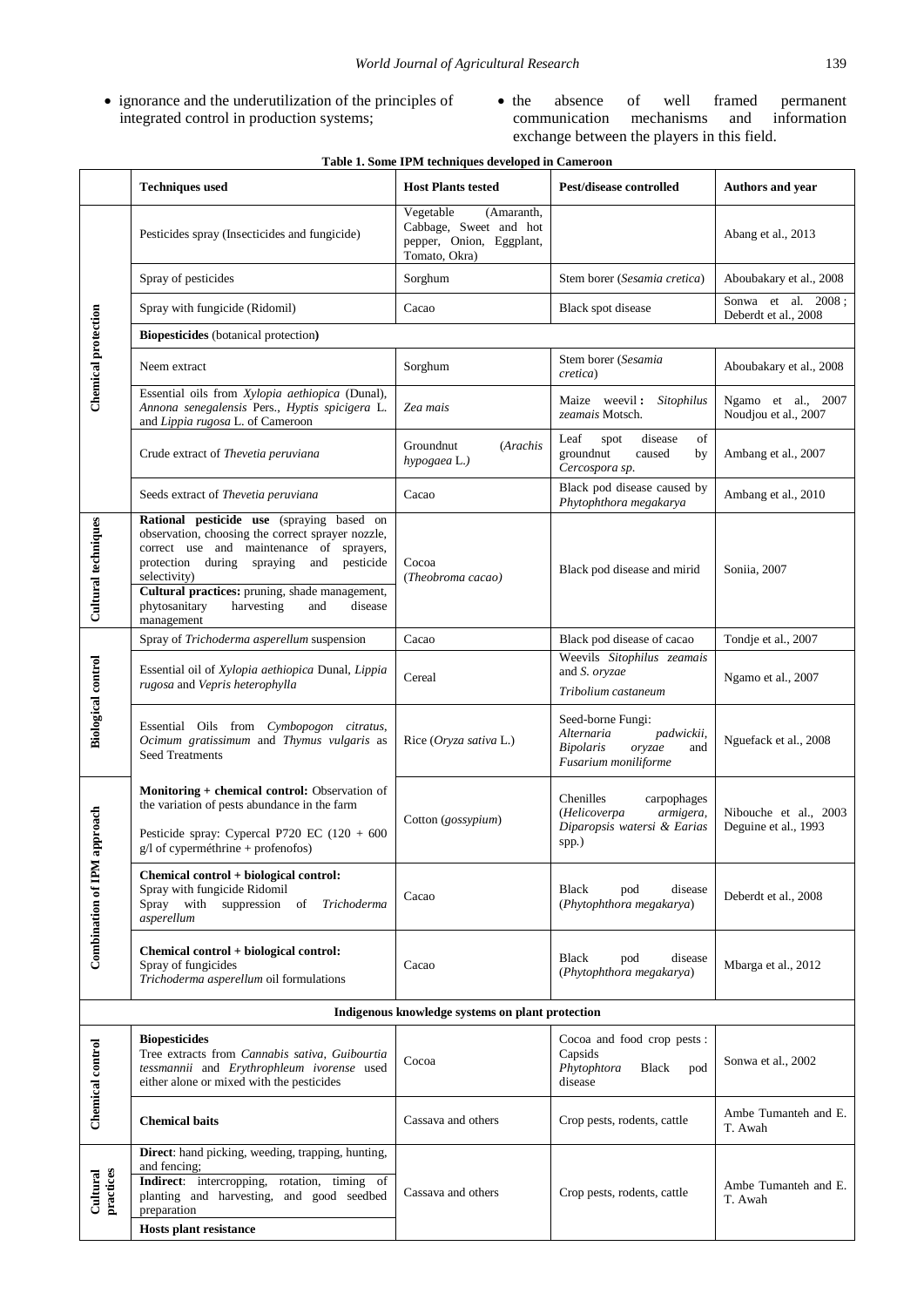# **4. Conclusion and Perspectives**

The Integrated Pest Management concept (IPM) is a strong advocacy tool for sustainable agriculture, mindful of the opportunities that it represents as a framework for the development of agricultural research and the application of a variety of control approaches among which are techniques accessible to producers in the developing countries, and given the benefits that this approach represents in terms of environmental protection and human security. The selection and use of control methods, sampling or monitoring procedures, and economic injury levels are the tactical components of the IPM strategy [\[21\].](#page-8-15) The important aspects of an Integrated Pest Management system can be summarized as follows [\[16\]:](#page-8-10)

- Knowledge of the life cycle and ecology of the pest, and of its natural enemies, is required.
- A monitoring or census system to ensure early detection of outbreaks should be in place, so that control measures can be planned, and applied at the most appropriate time.
- Economic damage and action thresholds should be established, so that control measures are taken only when necessary, giving the natural balance a chance to be re-established.
- Control measures must be selective, so that swift reestablishment of the natural balance is promoted.

IPM approach deserves particular attention in the agricultural development programs (notably in crop protection) which are underway in Cameroon and the Central Africa sub region. The approach offers a vast field of Research and Development activities to Research Institutions and Universities for them to find potent and sustainable solutions to crop protection problems that affect agriculture, while improving on the quality of the agricultural products of the sub region.

To guarantee the quality of agricultural products and food security, countries of the EMCCA sub region need to put in place visions and strategies aimed at promoting the quality of these products in view of mastering better management of the sector, particularly through the use of IPMs. In this perspective it appears worthwhile to propose an inter-institutional collaboration scheme that will integrate the potentialities of different stakeholders notably:

- research structures (Institutes and Universities) could lay the fundamental bases for the development of integrated control programs against the phytosanitary problems of interest, develop strategies and establish integrated protection programs of national and sub regional scale;
- field extension structures like the States, Projects, and Specialized Organizations could implement the laid down strategies.
- producers could then apply the control strategies in the agricultural exploitations.

Such a scheme has the potential of driving the development of integrated protection in view of a qualitative and quantitative improvement of agricultural production and hence the competitiveness of the agricultural products of Cameroon and the sub region in the local and international markets. This will help to

master the risks related to agricultural modernization, to avoid the threat of environmental disasters due to the abusive use of pesticides and finally to assure a sustainable agricultural development at the national and sub regional levels.

To achieve this goal, there is need to reinforce sub regional structures in charge of phytosanitary protection in order to render them operational and more efficient, with the goal of respecting international norms, scrupulously applying phytosanitary measures and ensuring quality control [\[2,10\].](#page-8-1) In this context, the main actors of the sub region, notably CPAC, competent authorities and research and development institutions have to play the central role in the sensitization and coordination of producers in view of promoting IPM technologies with particular attention on rural populations which are largely less educated.

# **Abbreviations**

| IPM:           | <b>Integrated Pest Management</b>            |
|----------------|----------------------------------------------|
| EMCCA:         | Economic and Monetary Community of           |
|                | Central Africa                               |
| REP:           | Regional Economic Program                    |
| C.E.M.A.C.     | Communauté Economique et Monétaire           |
|                | d'Afrique Centrale                           |
| GNP:           | <b>Gross National Product</b>                |
| WHO:           | World Health Organization                    |
| IPM:           | <b>Integrated Pest Management</b>            |
| EIL:           | Economic Injury Level                        |
| AT:            | Action threshold                             |
| IST:           | <b>Insect Sterile Technique</b>              |
| IRM:           | <b>Integrated Resistance Management</b>      |
| ACMV:          | African Cassava Mosaic Virus                 |
| ESCaPP:        | Ecologically Sustainable Cassava Plant       |
|                | Protection                                   |
| PRASAC:        | Programme Régional de Recherche              |
|                | Appliquée au Développement des               |
|                | Systèmes Agricoles d'Afrique Centrale        |
| LEC:           | Lutte Etagée Ciblée                          |
|                |                                              |
| STCP:          | SODECOTON: Société de Développement du Coton |
|                | Sustainable Tree Crops Program               |
| FFS:           | <b>Farmer Field School</b>                   |
| IITA:          | International Institute<br>Tropical<br>of    |
|                | Agriculture                                  |
| IRAD:          | Institut de Recherche Agricole pour le       |
|                | Développement                                |
| FIDA:          | Fonds<br>International<br>le<br>pour         |
|                | Développement Agricole                       |
| SDC:           | Agence Suisse pour le Développement          |
|                | et Coopération                               |
| EMCCA:         | Economic and Monetary Community of           |
|                | Central Africa                               |
| REP:           | Regional Economic Program                    |
| <b>UNESCO:</b> | United Nations Educational Scientific        |
|                | and Cultural Association                     |
|                | PER-CEMAC: Programme Economique<br>Régional- |
|                | <b>CEMAC</b>                                 |
| CPAC:          | Comité<br>inter-états<br>des<br>pesticides   |
|                | d'Afrique Centrale                           |
| DSCE:          | Document de Stratégies de Croissance         |
|                | et de l'Emploi                               |
| <b>DRIAAF:</b> | Direction<br>Régionale<br>et                 |
|                | Interdépartementale de l'Alimentation        |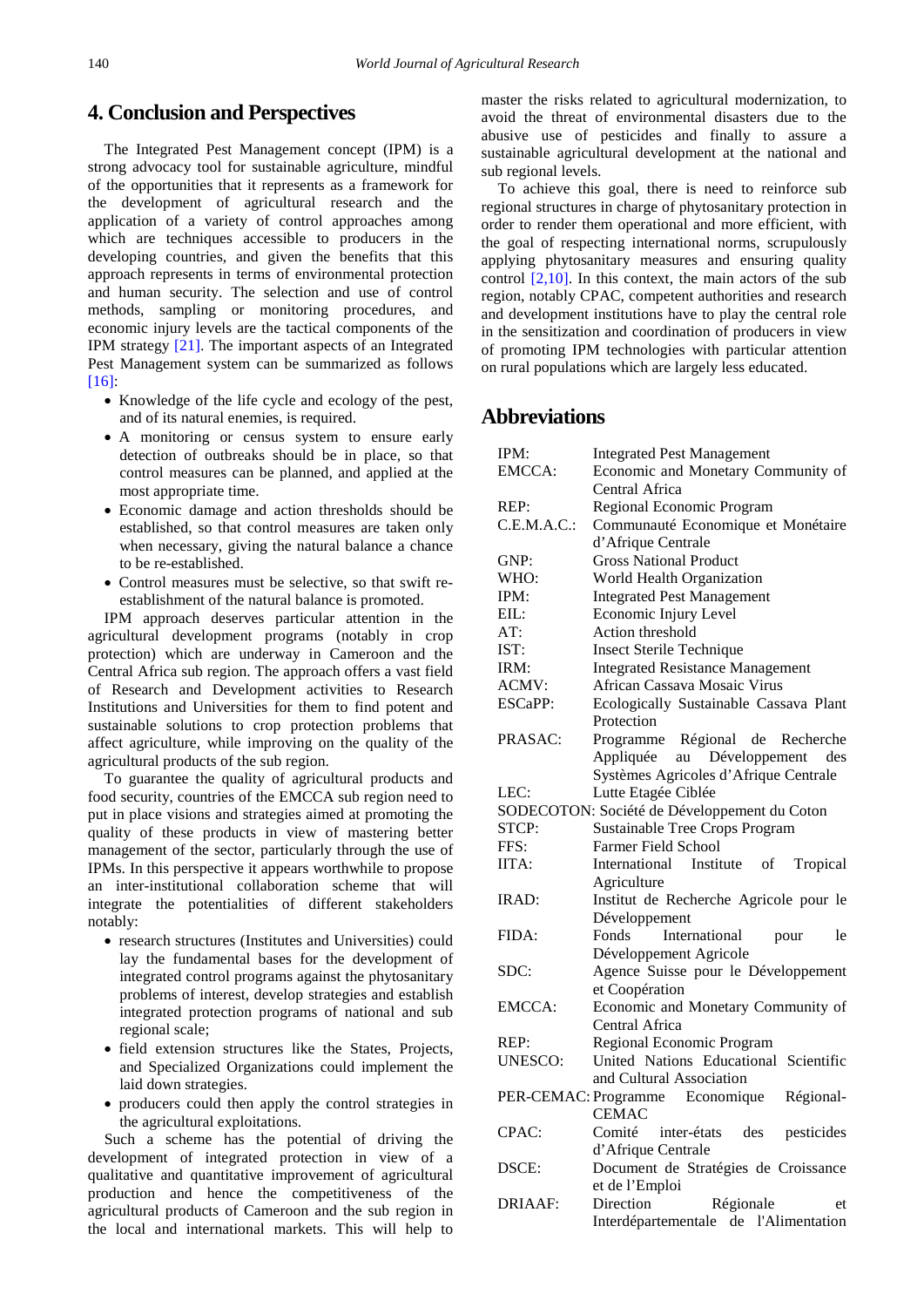|         | de l'Agriculture et de la Forêt d'Ile de |
|---------|------------------------------------------|
|         | France                                   |
| FAO:    | Food and Agricultural Organization       |
| EIL:    | Economic Injury Level                    |
| AT:     | Action threshold                         |
| IRM:    | Integrated resistance management         |
| PRASAC: | Programme Régional de Recherche          |
|         | Appliquée au Développement des           |
|         | Systèmes Agricoles d'Afrique Centrale    |

## **Acknowledgements**

We are thankful to the Permanent Secretariat of CPAC for the experience gained through working with their experts. Our gratitude also goes to CINADCO for the knowledge and capacity gained during the 2011 IPM training course in Israel.

# **References**

- <span id="page-8-0"></span>[1] Maho Yalen J. E., Rapport final sur l'étude des dossiers emballage et étiquetage au CPAC, Comité Inter-états des Pesticides d'Afrique Centrale, Yaoundé, 2013, 22 p.
- <span id="page-8-1"></span>[2] CEMAC, Stratégie agricole commune des Etats membres de la CEMAC, Document de travail, Commission de la Communauté Economique et Monétaire de l'Afrique Centrale, 2003, 70 p.
- <span id="page-8-3"></span>[3] PER-CEMAC, CEMAC 2025: Vers une économie régionale intégrée et émergente, Programme Economique Régional 2010- 2015, Rapport final. Commission Economique et Monétaire de l'Afrique Centrale Vol. 1, 2009, 136 p.
- <span id="page-8-2"></span>[4] Anonymous, The Economic and Monetary Community of Central Africa, EMCCA (CEMAC), 2013b, 5p. [Online]. Available: http://www.housingfinanceafrica.org/wpcontent/uploads/2012/10/CEMAC.pdf [Accessed September 25, 2013].
- [5] UNESCO, Rapport Mondial de suivi sur L'EPT: L'Education pour tous en 2015, un objectif accessible, 2007, 462 p.
- [6] UNESCO, Tendances récentes et situation actuelle de l'éducation et de la formation des adultes (EdFoA), Rapport National de la République du Cameroun, Commission Nationale pour l'UNESCO, 2008, 22 p.
- <span id="page-8-9"></span>[7] CPAC, Carte agro-écologique de la CEMAC: Grandes zones agroécologiques et principales cultures, Comité Inter-états des Pesticides d'Afrique Centrale, 2012a.
- [8] CPAC, *CPAC Info Pesticides*, Bulletin N°020, 24p., 2012b.
- [9] Njoda T.M. and Zolo E. A. R., "Commerce international et emploi informel en zone CEMAC," *Journal statistique africain*, 50 (13) : 50-81, 2011.
- [10] Douya E., Hermelin B., and Ribier V., Impact sur l'agriculture de la CEMAC et de Sao Tomé et Principe d'un Accord de Partenariat Economique avec l'Union européenne, Rapport d'étude, Gret, Paris, 2006, 116 p.
- <span id="page-8-4"></span>[11] DSCE, Document de Stratégie pour la Croissance et l'Emploi du Cameroun, 2009, 167 p.
- <span id="page-8-5"></span>[12] GoodPlanet.Info, Quand l'agriculture est mauvaise pour la santé. [Online]. Available: http://www.goodplanet.info/Alimentationagriculture/Pesticides/Pesticides/. [17/07/2008].
- <span id="page-8-6"></span>[13] DRIAAF, "Mieux utiliser les produits phytosanitaires." Direction Régionale et Interdépartementale de l'Alimentation, de l'Agriculture et de la Forêt d'Île-de-France, [Online, 2008].
- <span id="page-8-7"></span>[14] CPAC, "Les problématiques de l'utilisation des pesticides en Afrique Centrale, " *CPAC Info Pesticides*, Bulletin N°021. 24 p., 2013.
- <span id="page-8-8"></span>[15] Sonwa D.J., Ousmane C., Stephan F. Weise, A. Akinwumi A., Marc J.J. and Janssens, "Management of cocoa: Constraints during acquisition and application of pesticides in the humid forest zones of southern Cameroon." *Crop Protection*, 27: 1159-1164, 2008.
- <span id="page-8-10"></span>[16] Corley R.H.V., Tinker B., The oil palm 4th edition, Oxford: Blackwell Science Ltd, 2003, 562p.
- <span id="page-8-11"></span>[17] FAO, "Etude de référence sur le problème des stocks de pesticides périmés. Archive des documents de la FAO." 43 p., 2000.
- <span id="page-8-12"></span>[18] FAO, "International Code of Conduct on the Distribution and Use of Pesticides. Guidelines on Prevention and Management of Pesticide Resistance," 2012, 57p.
- <span id="page-8-13"></span>[19] Jeannette Warnert, "Research review: The 50th anniversary of a great idea," *California agriculture*, 63 (4), 2009.
- <span id="page-8-14"></span>[20] Diane G. Alston, "The Integrated Pest Management (IPM) Concept," *UTAH PEST Fact Sheet* (IPM-014-11), 2011, 2p.
- <span id="page-8-15"></span>[21] Kogan M., "Integrated Pest Management: Historical Perspectives and Contemporary Developments," *Annu. Rev. Entomol*, 43: 243- 270, 1998.
- [22] Bajwa and Kogan, Compendium of IPM Definitions (CID). What is IPM and how is it defined in the Worldwide Literature? 2002, 19 p.
- <span id="page-8-16"></span>[23] FAO, Report of the first session of the FAO Panel of Experts on Integrated Pest Control, Rome (Italy), Sept. 18-22, 1967, 19 p.
- <span id="page-8-17"></span>[24] Anonymous, "Managing pesticide resistance. Vegetable Industry Development Program." Horticulture Australia, 2013a, 4p. [Online]. Available: http://ausveg.businesscatalyst.com/rnd/fact%20sheets/Managing% 20Pesticide%20Resistance.pdf. [Accessed 24/09/2013].
- [25] Desmier de Chenon R., Mariau D., Monsarrat P., Fediere G. and Sipayung A., "Research into entomopathogenic agents of viral origin in leaf-eating Lepidoptera of the oil palm and coconut," in *Proc. 1987 Int. Oil Palm Conf, Progress and prospects,* A. Halim Hassan et al., Palm Oil Res. Inst. Malaysia, Kuala Lumpur, 1988, 471-479.
- [26] Sipayung A., Desmier de Chenon R. and Sudharto P.S. "Recent work with viruses in the biological control of leaf eating caterpillars in North Sumatra, Indonesia," in *Proc. 1989 Int. Palm Oil Dev. Conf. – Agriculture,* B.S. Jalani et al., Palm Oil Res. Inst. Malaysia, Kuala Lumpur, 1990, 285-293.
- [27] Ramle M., Siti R.A.A., Basri W.M. and Sharifah A.S.I. "In vitro studies of Beauveria bassiana (Bals.) Vuill. and its infection on bagworm, Metisa plana Wlk." in *Proc. 1993 PORIM Int. Palm Oil Congr. – Agriculture,* B.S. Jalani et al., Palm Oil Res. Inst. Malaysia, Kuala Lumpur, 1995, 669-683.
- <span id="page-8-18"></span>[28] Anonymous, Insect management: Corn Agronomy, Corn Insects, University of Wisconsin. [Online]. Available: http://corn.agronomy.wisc.edu/Management/L023.aspx. [Accessed 24/09/2012].
- <span id="page-8-19"></span>[29] Arega D. A., P. Neuenschwander, V.M. Manyong, O. Coulibaly, and R. Hanna, The impact of IITA-led biological control of major pests in sub-Saharan African agriculture: A synthesis of milestones and empirical results. 32 p.
- <span id="page-8-20"></span>[30] Deberdt P., Mfegue C.V., Tondje P.R., Bon M.C., Ducamp M., Hurard C., Begoude B.A.D., Ndoumbe-Nkeng M., Hebbar P.K., Cilas C., "Impact of environmental factors, chemical fungicide and biological control on cacao pod production dynamics and black pod disease (Phytophthora megakarya) in Cameroon," *Biological Control,* 44: 149-159, 2008.
- [31] Tondje P.R., Roberts D.P., Bon M.C., Widmer T., Samuels G.J., Ismaiel A., Begoude A.D., Tchana T., Nyemb-Tshomb E., Ndoumbe-Nkeng M., Bateman R., Fontem D., Hebbar K.P., "Isolation and identification of mycoparasitic isolates of *Trichoderma asperellum* with potential for suppression of black pod disease of cacao in Cameroon," *Biological Control* 43: 202- 212, 2007.
- [32] Mbarga J.B., Ten Hoopen G.M., Begoude A.D., Tondje P.R., Kuate J., Ambang Z., Amougou A., Schiffers B., "Efficacy of *Trichoderma asperellum* oil formulations on the control of cocoa black pod disease (*Phytophthora megakarya*)," *Commun Agric Appl Biol Sci*., 77 (3): 65-73, 2012.
- <span id="page-8-21"></span>[33] Ambang Z., Ndongo Bekolo, Petga E., Ngoh Dooh J.P & Asanga A., "Effect of crude extracts of *Thevetia peruviana* seed on development of leaf spot disease of groundnut (*Arachis hypogaea* L.) caused by *Cercospora sp*, in *African Crops Science Conference proceeding*, 8: 797-800, 2007.
- [34] Ambang Z., Ndongo Bekolo, Bime, Ngoh Dooh J.P, Maho Yalen and Godswill, "Effect of mycorrizal inoculum and urea fertilizer on disease development and yield of groundnut crops ( *Arachis hypogeae*)," *African journal of Biotecnology* 7 (16): 2823-2827, 2008.
- [35] Ambang Z., Ngoh Dooh J. P., Essono G., Bekolo N., Chewachong G., Asseng C.C., "Effect of *Thevetia peruviana* seeds extract on in vitro growth of four strains of *Phytophthora megakarya*," *Plant Omics Journal* (POJ), 3(3): 70-76, 2010.
- [36] Aboubakary, Ratnadass A and Mathieu B, "Chemical and botanical protection of transplanted sorghum from stem borer